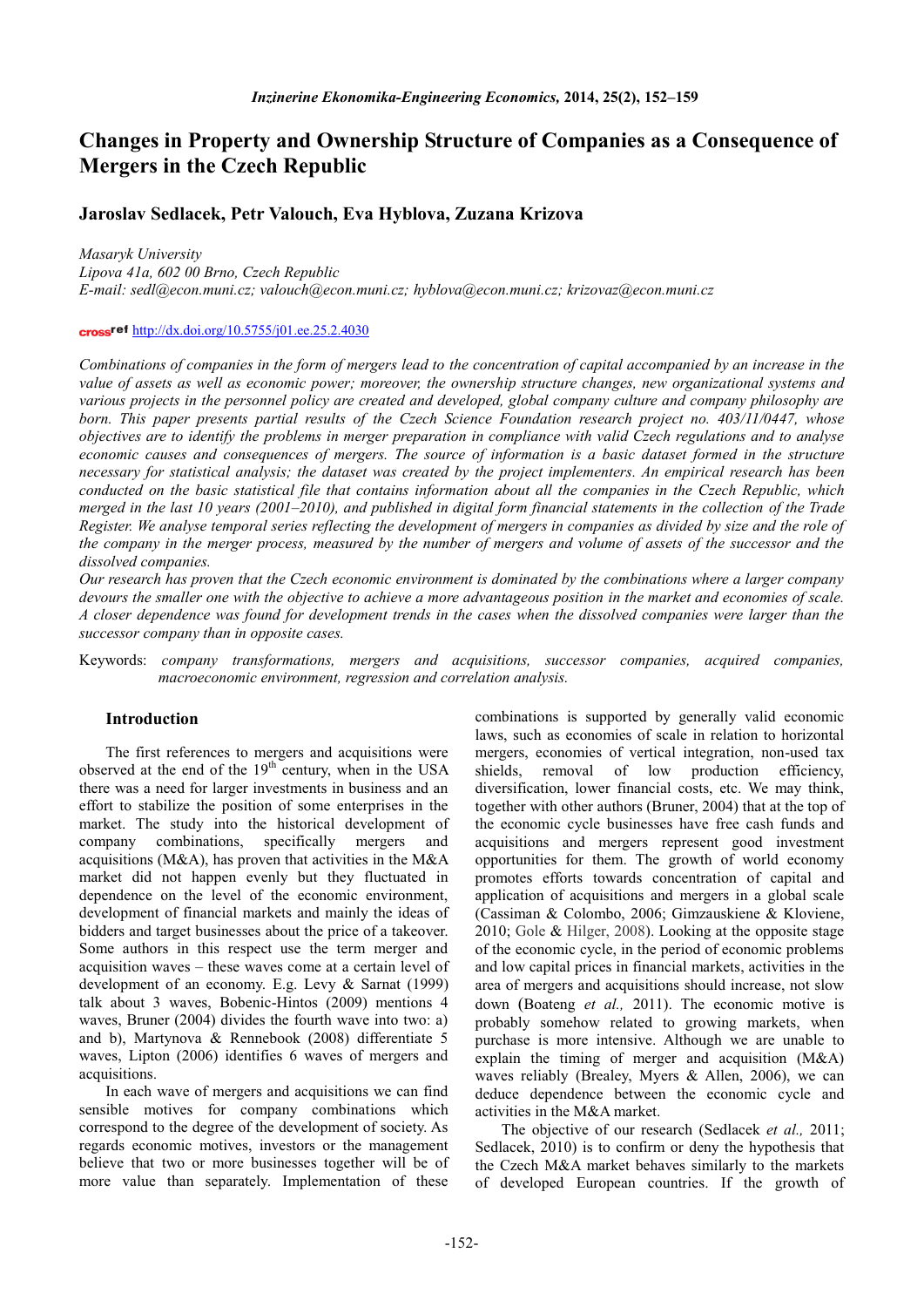performance of companies affects macroeconomic indicators positively and, vice versa, the decrease in economic growth is reflected in business negatively, there should logically be some relationship with the level of activities in the field of company combinations (Zilinske, 2010; Kocmanova & Simberova, 2011; Kraftova et al., 2011). The decreasing entrepreneurial trust, decreases in expenses on capital investments, lower demand for imports, slump of financial markets and heavy price discounting will probably be reflected in a reduction of activities in the M&A market (Stunguriene, 2010); on the other hand, undervalued financial markets represent an opportunity for interesting investments and expansion of entrepreneurial activities.

# **Research methodology**

The dataset containing all domestic mergers implemented between 2001 and 2010 is analysed in detail. The data were taken from the financial statements saved in a digital form in the collection of documents of the Trade Register (2011). In the database there were inserted identification data of the merging companies and temporal, legal and economic information. Theoretical definition of mergers included in the basic dataset complies with the documents of the commercial law. According to West's Encyclopedia of American Law (2011), a merger or acquisition is a combination of two companies where one corporation is completely absorbed by another corporation. The less important company loses its identity and becomes a part of the more important corporation, which retains its identity. A merger extinguishes the merged corporation, and the surviving corporation assumes all the rights, privileges, and liabilities of the merged corporation. A merger is not the same as a consolidation, in which two corporations lose their separate identities and unite to form a completely new corporation.

The Czech trade law defines a merger as a combination in which one or more companies cease to exist without liquidation and their equity, including rights and duties following from labour-law relations, is transferred to another existing or a newly established successor company. It means that this is a legal combination which requires an agreement of all participating companies. On the other hand, acquisition is a transaction in which one company (the bidder) gains a decisive share of the basic equity of another (target) business. The acquisition can have a character of capital investment (capital acquisition) or property acquisition, in which the entire company or its part is purchased. By this a group of companies connected by their capital arises and the legal position of individual companies does not change (Picot, 2008). Unless this is a hostile takeover, also a legal takeover can take place in case of property acquisition or capital acquisition by one owner. Differences between mergers and acquisition will mainly stand out in accounting procedures (Strumiskas & Valanciene, 2009; Mykolaitiene et al., 2010; Bohusova et al., 2012; Malikova & Brabec, 2012). Similarly, the European law (Directive 2005/56/EC of the European Parliament and of the Council of 26 October 2005 on cross-border mergers of limited liability companies) defines a merger as a process in which

one or more companies, on being dissolved without liquidation, transfer all their assets and liabilities to another existing or a new company, in exchange for the issue of securities or shares representing the capital of the successor company and, if applicable, a cash payment not exceeding 10 % of the nominal value of those securities or shares.

In compliance with the Czech act on transformations  $(Act no. 125/2008)$  these are all implemented domestic mergers referred to as combination by which dissolved companies pass over to an existing (successor) company. A typical feature of mergers is an agreement on the combination of two or more companies into the successor one, which thus gains more advantages than the companies would have doing business separately. The merger should be of benefit to all owners (shareholders or partners) of participating companies (Sedlacek & Valouch, 2009). If the company which is defined as more significant continues and the less significant one is dissolved, there is an infinite number of opinions regarding the classification of a company from the perspective of its significance. Concentrating on the factor of the size of participating companies as measured by the volume of assets, the companies are divided into four categories (European Commission, 2005), see Table 1. The table shows how many mergers were implemented in particular categories in the observed period. At the same time, the real value of total assets reported by companies that participated in mergers is presented for each category (Moeller *et al.*, 2004).

Table 1

Company categories by the volume of assets  $(m \ell)$ 

| Category          | Micro | Small | <b>Medium</b> | Large |
|-------------------|-------|-------|---------------|-------|
| Volume of assets  |       | < 10  | < 43          | -43   |
| Number of mergers | '16   | 133   |               | 70    |

The temporal distribution of mergers in the dataset shows that the greatest number of mergers is implemented during the first quarter of each year  $(71\%)$ , predominantly as of the first day of a new year. A detailed view of the temporal progress of mergers is shown in Table 2. Previous studies confirmed the development of M&A in waves; there is also undulation within an annual cycle (Cheung et al., 2011). The question is how and why the waves proceed. We can express the first hypothesis which is based on purely pragmatic causes of the undulation within the annual cycle and which expects the maximum amplitude at the beginning of a new calendar year. To reject or accept the hypothesis we will use a graphical analysis based on the number of implemented combinations divided by the size of companies. Four temporal series are analysed, described by the polynomial regression function which manifests the highest agreement with the data.

$$
y = ax^2 + bx + c \tag{1}
$$

where:  $a$ ,  $b$ ,  $c$  – parameters of the theoretical regression function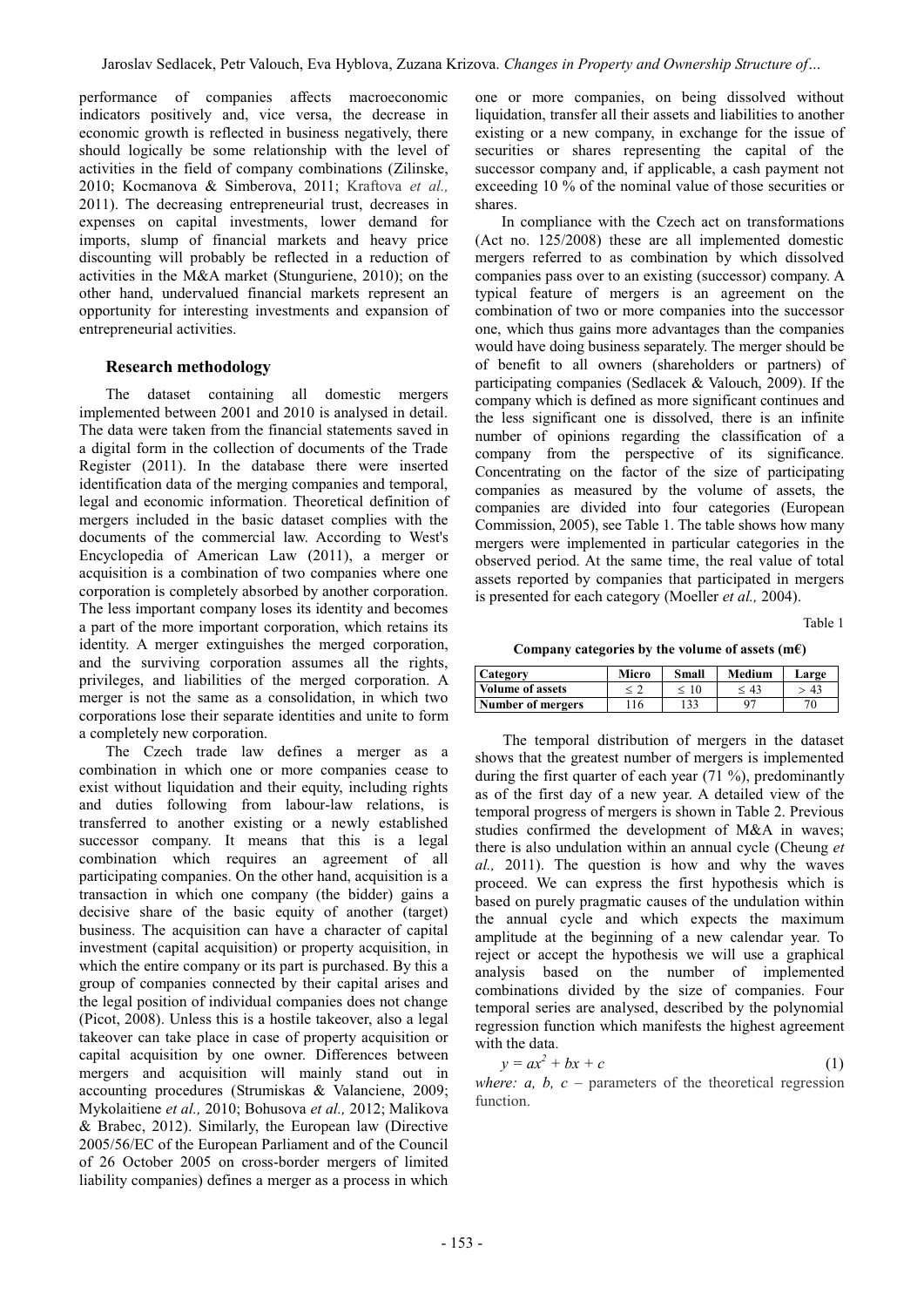| Year         | 2001 | 2002 | 2003 | 2004 | 2005 | 2006 | 2007 | 2008 | 2009    | 2010 | <b>Total</b> | <b>Proportion</b> |
|--------------|------|------|------|------|------|------|------|------|---------|------|--------------|-------------------|
| Q1           | 16   | 28   | 26   | 32   |      | 49   | 47   | 19   | 27<br>∼ | 41   | 292          | 0,71              |
| Q2           |      |      |      |      |      |      |      |      |         |      | 36           | 0.08              |
| Q3           |      |      |      |      |      | 10   |      |      |         |      | 59           | 0,14              |
| Q4           |      |      |      |      |      |      |      |      |         |      | 29           | 0.07              |
| <b>Total</b> | 25   | 34   |      | 41   |      | 66   | 58   | 35   | 49      | 56   | 416          | 1,00              |

**Temporal distribution of mergers in the dataset (number of mergers)** 

We will choose two regression functions out of the calculated ones which show the highest agreement of the model with the data  $(R^2)$ . We will measure dependences between development trends of mergers of selected types of companies described by regression curves using Pearson correlation coefficient. Temporal development of mergers in particular company categories measured by the volume of assets is evaluated similarly.

Further, we will attempt to test a hypothesis that the more important company at the same time is the larger one (the second hypothesis). We will create two sets and monitor the number of mergers implemented in the particular period. The first set will include the mergers where the more important (successor) company is larger than all the dissolved companies; the second set will include the mergers where the dissolved companies are larger. To compare the progress of both series, a specific regression function suitable to describe the dependences of both quantities will be chosen. The highest quality of agreement with the data is manifested by the logarithmic function.

$$
y = b_0 \ln(x) + b_1 \tag{2}
$$

*where:*  $b_{0,1}$  – parameters of theoretical regression function.

Graphical analysis is supplemented with the observation of the size ratio of the successor company to the dissolved companies, measured by the volume of assets of participating companies. The relationship when the total assets of successor company  $(A<sub>S</sub>)$  exceed the assets of dissolved companies  $(A_D)$  is termed positive; the opposite one is termed negative.

$$
A_N > A_D \tag{3}
$$

$$
A_S < A_D \tag{4}
$$

To rejection or non rejection of the second hypothesis it is necessary to create three temporal series for each inequality  $(3)$  and  $(4)$ , both for the cases when the successor company is larger than the dissolved ones and for the cases when it is the other way round. When the successor company is larger, linear equations will be created with respect to the value of  $R^2$  coefficient.

$$
y = b_0 + b_1 x \tag{5}
$$

*where:*  $b_{0,1}$  – parameters of theoretical regression function.

When the relationship is negative  $(4)$ , power functions seem to be more relevant as the agreement of the model with the data is higher.

$$
y = b_0 x^{bl} \tag{6}
$$

*where:*  $b_{0,I}$  – parameters of theoretical regression function.

Pearson coefficient will be used again to measure the correlation between the development trends of the calculated regression functions.

#### **Results and interpretation**

Classification of the dataset by the size of merging companies provided us with four temporal series whose progress is presented in Figure 1. Graphical analysis of temporal distribution of mergers confirms the first hypothesis which assumes that the highest number of mergers appears at the beginning of each calendar year. The wave with the maximum amplitude occurs in all curves and is not probably related to the size of a company. A logical explanation for this progress is the agreement of the decisive date of merger with the beginning of the accounting and taxation period for most enterprising entities. They thus do not have to create extra financial statements as of the day preceding the decisive day and they save both time and money. Regression functions are described by the following equations

$$
y = 0.0026x2 - 0.0551x + 2.6043; R2 = 0.0326
$$
  
(micro)  

$$
y = 0.0038x2 - 0.1186x + 3.6774; R2 = 0.0195
$$
  
(small)  

$$
y = -0.0046x2 + 0.1966x + 0.9665; R2 = 0.0261
$$
  
(medium)  

$$
y = -0.0056x2 + 0.2364x - 0.0239; R2 = 0.0415
$$
  
(large) (10)

The graph shows the progress of two regression functions for medium and large companies, for which we found the greatest agreement of the model with the data based on equations  $(9)$  and  $(10)$ . Correlation between the curves expressed by coefficient r  $_{xy}$  = 0.843638 is very significant. Both curves manifest a gradual rise of the number of mergers until 2006; after that there is a gradual decrease in activities caused by the coming financial and then economic crisis (Allen & Overy, 2011).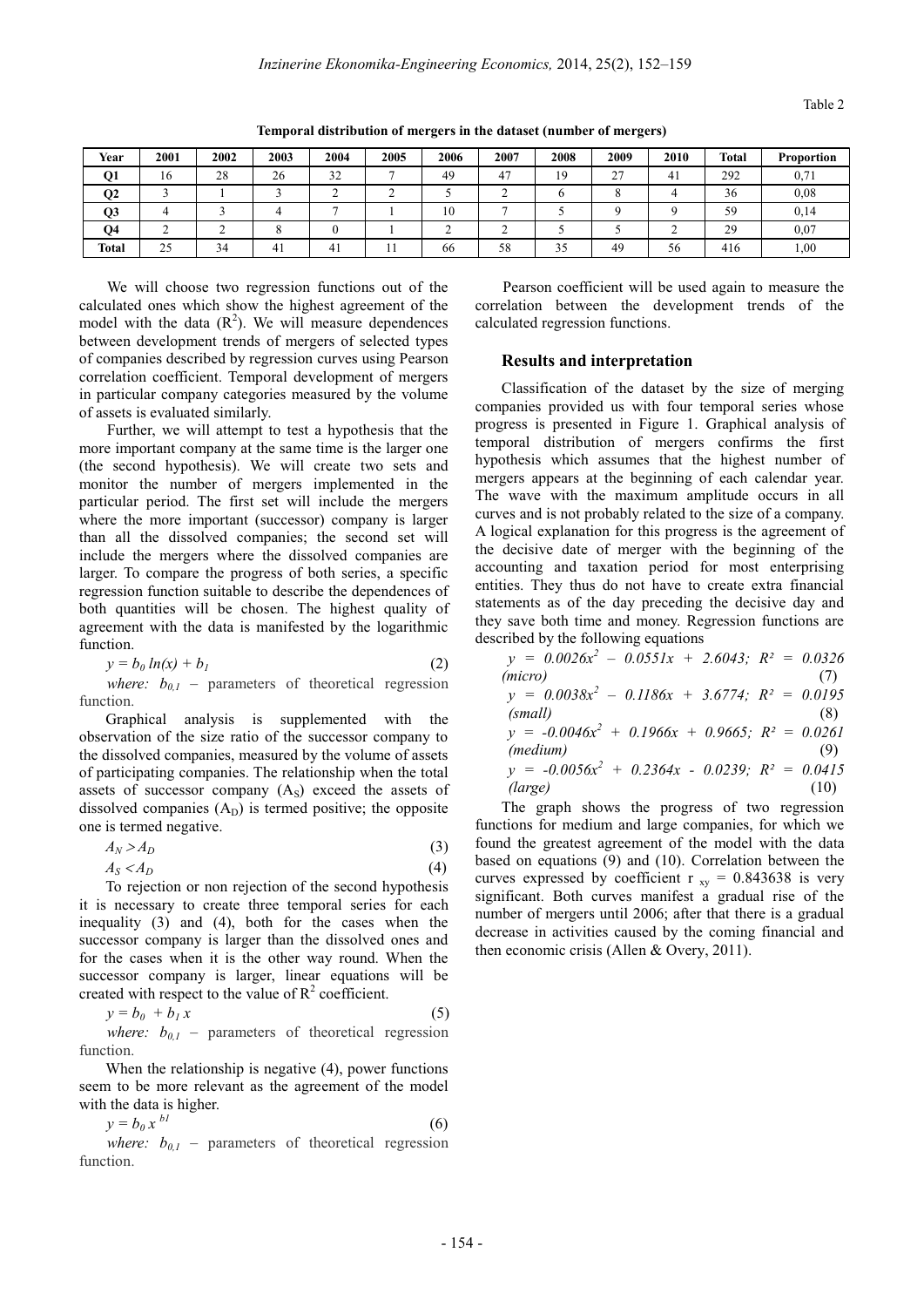

Resulting evaluation of temporal development of mergers of particular company categories, measured by the volume of assets, is shown in the graph of Figure 2. Four equations of logarithmic regression curves were created to describe the development trend:

| $y = 38.215\ln(x) + 417.2$ ; $R^2 = 0.0104$ (micro)     | (11) |
|---------------------------------------------------------|------|
| $y = 792.53\ln(x) + 1756$ ; $R^2 = 0.1259$ (small)      | (12) |
| $v = 3485ln(x) + 4371.4$ ; $R^2 = 0.1107$ (medium) (13) |      |

- 
- *y = 19190ln(x) + 19736; R² = 0.1084 (large)*

Correlation of regression curves for medium and large companies in Figure 2 is again very high  $r_{xy} = 0.955921$ . Logarithmic function describing the development of assets of large companies manifests a growing trend in the monitored period, and the maximum volume of mergers of companies of all sizes for 2006 has been confirmed together with the following drop in the value of mergers in the years to follow.



**Figure 2.** Development of Mergers in the Czech Republic in the Period of 2001–2010 (value of deals)

To verify the second hypothesis, first the number of mergers implemented in the observed period is analysed. Two temporal series are created. The first one captures the mergers in which the more important (successor) company is larger than the dissolved ones; the second one reflects the mergers where the dissolved companies are larger. Equations of regression logarithmic functions are created to compare the progress of both series:

$$
y = 8,3393 \ln(x) + 18,304; R^2 = 0.2065 \tag{15}
$$

$$
y = 3,0994 \ln(x) + 6,0186; R^2 = 0.2191 \tag{16}
$$

The progress of both curves in Figure 3 shows a much higher activity concerning mergers implemented by successor companies that are larger than the dissolved ones. The curves have a growing character; the maximum number of mergers was achieved in the year before the

financial crisis. Coefficient of correlation is of high value r  $_{xy} = 0.509881.$ 

Using the ratio of successor company size to the size of dissolved companies measured by the volume of assets of the participating companies for the analysis, we can create the following equations of regression functions describing three temporal series for the positive relationship expressed by inequality  $(3)$ :

$$
y = 2631, 6x + 28685; R2 = 0.497
$$
  
(value of assets of successor company)  

$$
y = 1271, 5x - 1581, 6; R2 = 0.198
$$
  
(value of assets of acquired companies)  

$$
y = 1360x + 27103; R2 = 0.0162
$$
 (18)

*(the surplus assets of successor company)*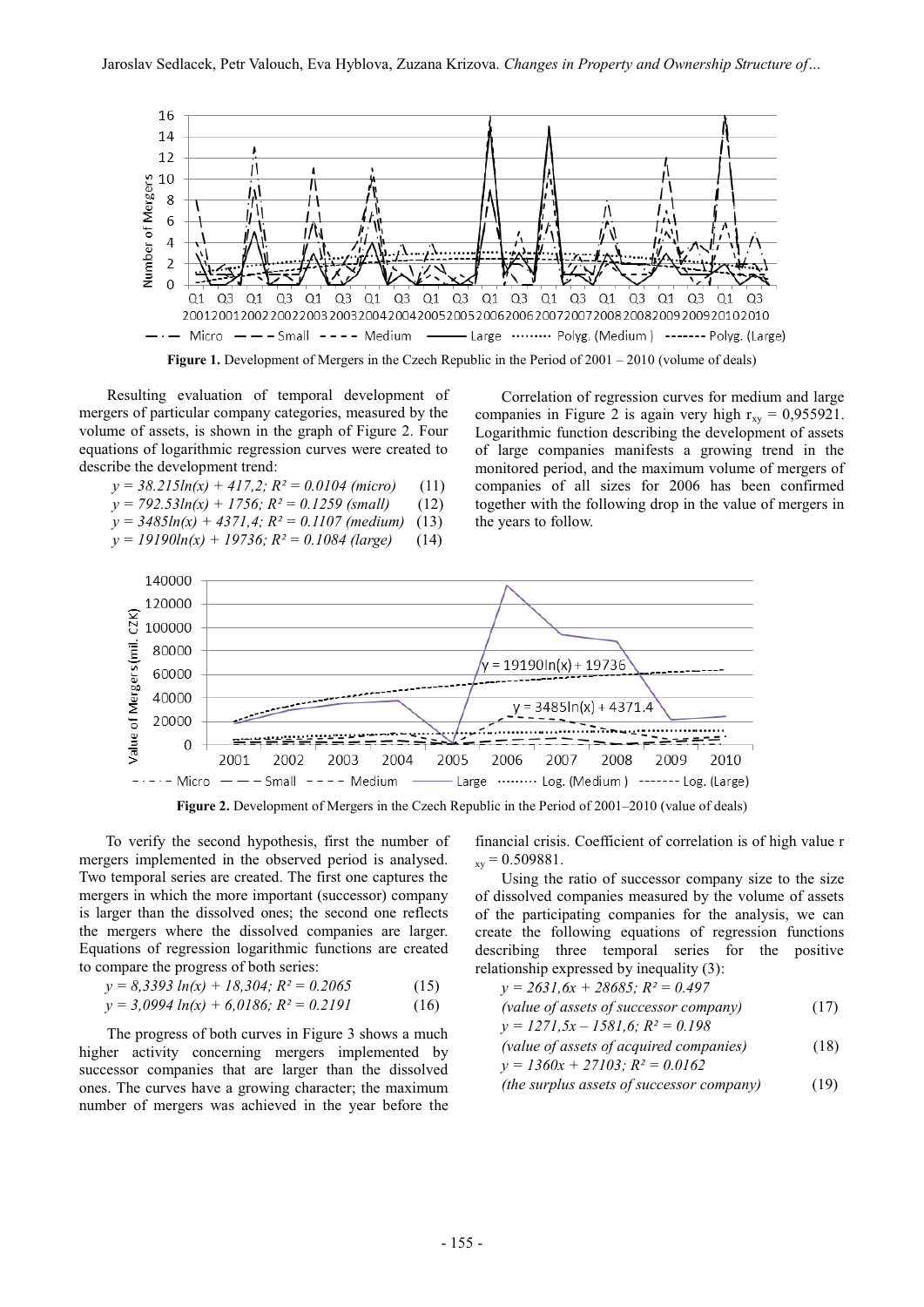

Figure 3. Development of Mergers in the Czech Republic in the Period of  $2001 - 2010$  (volume of deals)

Even in this case, the second hypothesis has been confirmed because the value of total assets of successor company exceeds the sum of assets of dissolved companies many times. The regression lines provided in Figure 4 have a growing trend and the coefficient of correlation between the value of assets of successor companies and the value of assets of dissolved companies is medium  $r_{xy} = 0,444989$ . The slope of the line expressing the excess of assets of successor companies over the dissolved ones is gentler as a consequence of the gradual rise in the value of assets of dissolved companies.



Figure 4. Development of Mergers in the Czech Republic (assets of the successor company are larger)

To present full results, we can also compare the situation when the relationship is negative according to inequality (4), i.e. the dissolved companies are larger than the successor one. Again, three temporal series described by regression power function are created using the database of companies merging in 2001–2010. We obtain three regression curves capturing the trend of the development of assets of the dissolved companies, the successor company and the excess of assets of the

dissolved companies over the successor one as seen in the graph in Figure 5. The graph presents equations of development curves:

$$
y = 1688, 3x^{0.554}, R^2 = 0.0732
$$
  
(value of assets of acquired companies)  

$$
y = 205, 51x^{1.0687}; R^2 = 0.0366
$$

$$
y = 1246.6x^{0.4133}; R^2 = 0,2906
$$
 (21)

 $(22)$ (the surplus assets of successor company



Figure 5. Development of Mergers in the Czech Republic (assets of the acquired companies are larger)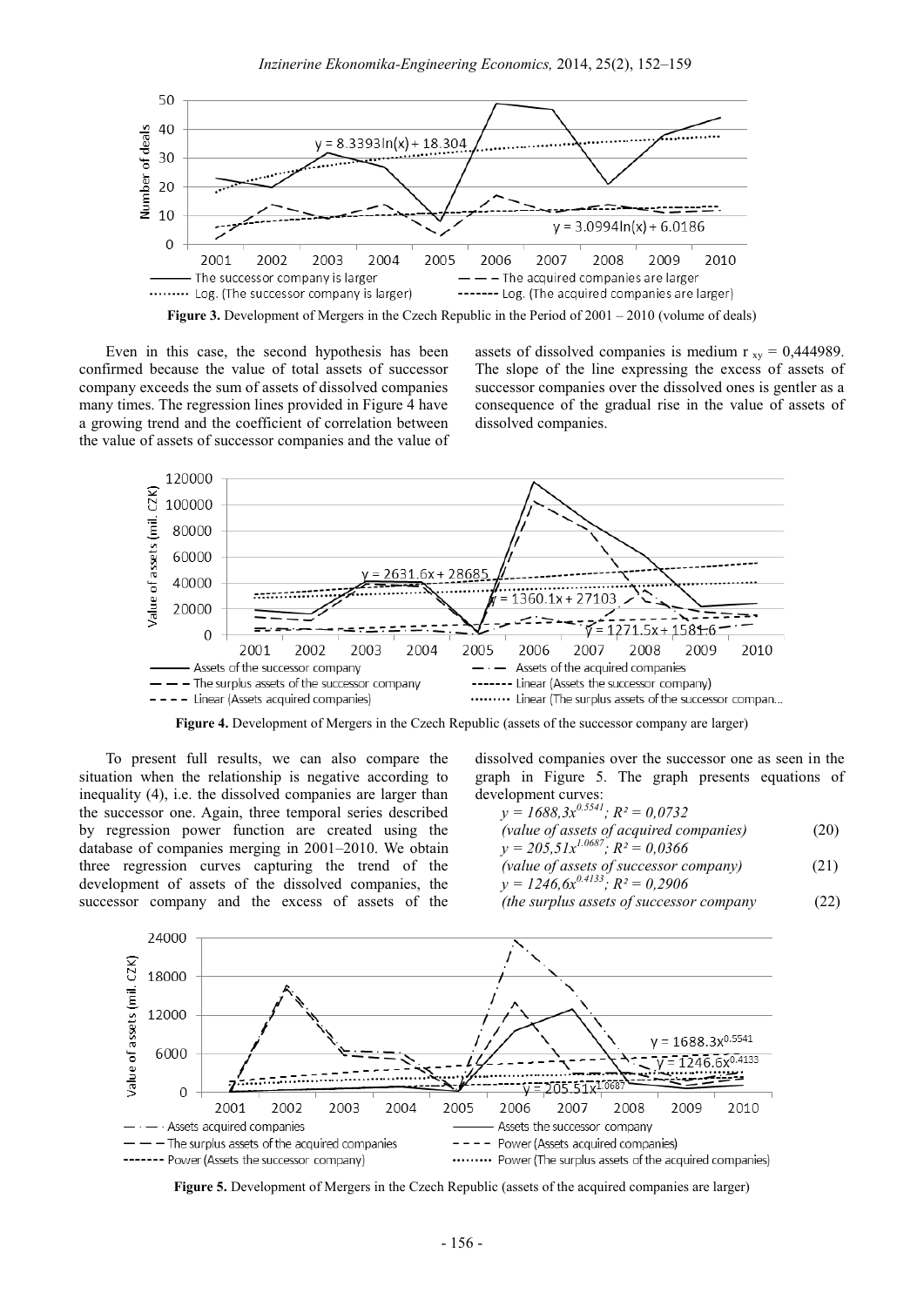Also in the case of negative relationship we can see a growing trend for all three curves; the assets of merging companies achieved their maximum in 2006, i.e. the year before the financial crisis. Coefficient of correlation between the curves of assets of dissolved companies and the successor company shows a high dependence  $r_{xy}$  = 0.731475. Comparing the developments of mergers in the negative and positive relationships (Figures 4 and 5), the absolute value of assets of companies entering mergers in the positive relationship is approximately five times higher than in the negative relationship. Also this fact confirms the second hypothesis.

### **Conclusions**

Our study has monitored activities at the Czech merger market during the past ten years. Empirical analyses were based on the database of all companies which implemented a merger in the Czech territory in the monitored period and published their financial statements digitally in the collection of documents of the Trade Register. The analyses have confirmed that the maximum activity in the field of mergers appears at the beginning of every new accounting and taxation period regardless of the size of the company. The companies are thus not forced to perform extra finalization of their accounting and provide a financial statement as of the day preceding, the decisive

day of the merger (Mukherjee et al., 2003). From the point of view of the value of assets entering mergers, the period was dominated by large companies although from the point of view of the number of transactions they implemented fewer mergers than the other categories (Tun et al., 2012). Polynomial regression functions indicate an increase in activities at the merger market until the year when the financial and economic crisis came. Negative effect of the crisis is also obvious when the development trend is measured by the volume of assets of companies entering mergers. Comparing the development within the particular size categories of the companies, we can see the same results as Weitzel and McCarthy's from August 2009: a slight increase in the number of mergers during the monitored period also for small and medium companies.

The positive relationship between the size of the successor company and all dissolved companies has been confirmed, both from the perspective of the number of implemented transactions and the volume of assets entering mergers. The value of assets of the successor companies within the positive relationship exceeded the value of assets of all dissolved companies many times. Therefore, we can assume regarding the definition of a merger that the company which has a higher value of assets is considered more important within the process of a merger.

#### **References**

- Allen & Overy (2011). The Allen & Overy M&A Index, O4 2010 Insight Report. Retrieved from: http://www.allenovery.com/AOWeb/binaries/60916.PDF.
- Boateng, A., Naraidoo, R., & Uddin, M. (2011). An Analysis of the Inward Cross-Border Mergers and Acquisitions in the U.K.: A Macroeconomic Perspective. Journal of International Financial Management & Accounting, 22(2), 91–113. http://dx.doi.org/10.1111/j.1467-646X.2011.01046.x

Bobenic-Hintos, A. (2009). Waves of mergers and acquisitions. Acta oeconomica cassoviensia, 2(1), 13–21.

- Bohusova, H., Svoboda, P., & Nerudova, D. (2012). Biological assets reporting: is the increase in value caused by the biological transformation revenue? Agricultural Economics, 18(11), 520–532.
- Brealey, R. A., Myers, S. C., & Allen, F. (2006). Principles of corporate finance. 8th ed. Boston: McGraw-Hill.
- Bruner, R. F. (2004). Applied mergers and acquisitions. Hoboken: John Wiley & Sons Inc.
- Cassiman, B., & Colombo, M. G. (2006). Mergers & acquisitions: the innovation impact. Cheltenham: Edward Elgard. http://dx.doi.org/10.4337/9781847201584
- Cheung, Y. L., Stouraitis, A., & Tan, W. (2011), Corporate Governance, Investment, and Firm Valuation in Asian Emerging Journal of International Financial Management Markets. Accounting,  $22(3)$ ,  $246-273$ .  $\mathcal{R}$ http://dx.doi.org/10.1111/j.1467-646X.2011.01051.x
- European Commission (2005). The New SME Definition. Retrieved from: http://eur-lex.europa.eu/LexUriServ/LexUri Serv.do?uri=OJ:L:2003:124:0036:0041:EN:PDF.
- Gimzauskiene, E., & Kloviene, L. (2010). Research of the Performance Measurement system: Environmental Perspective. Inzinerine Ekonomika-Engineering Economics, 21(2), 180-186.
- Gole, W. J., & Hilger, P. J. (2008). Corporate Divestitures: A Mergers and Acquisitions Best Practices Guide. Hoboken: John Wiley & Sons Inc.
- Kocmanova, A., & Simberova, I. (2011). Modelling of Corporate Governance Performance Indicators. Inzinerine Ekonomika-Engineering Economics, 23(5), 485–495.
- Kraftova, I., Mateja, Z., & Prasilova, P. (2011). Economic Performance: Variability of Business within Each Industry and Among Industries. Inzinerine Ekonomika–Engineering Economics, 22(5), 459–467.
- Levy, H., & Sarnat, M. (1999). Capital Investment and Financial Decision. Prague: Grada Publishing.
- Lipton, M. (2006). Merger Waves in the 19th, 20th and 21st Centuries. York University: Osgoode Hall Law School.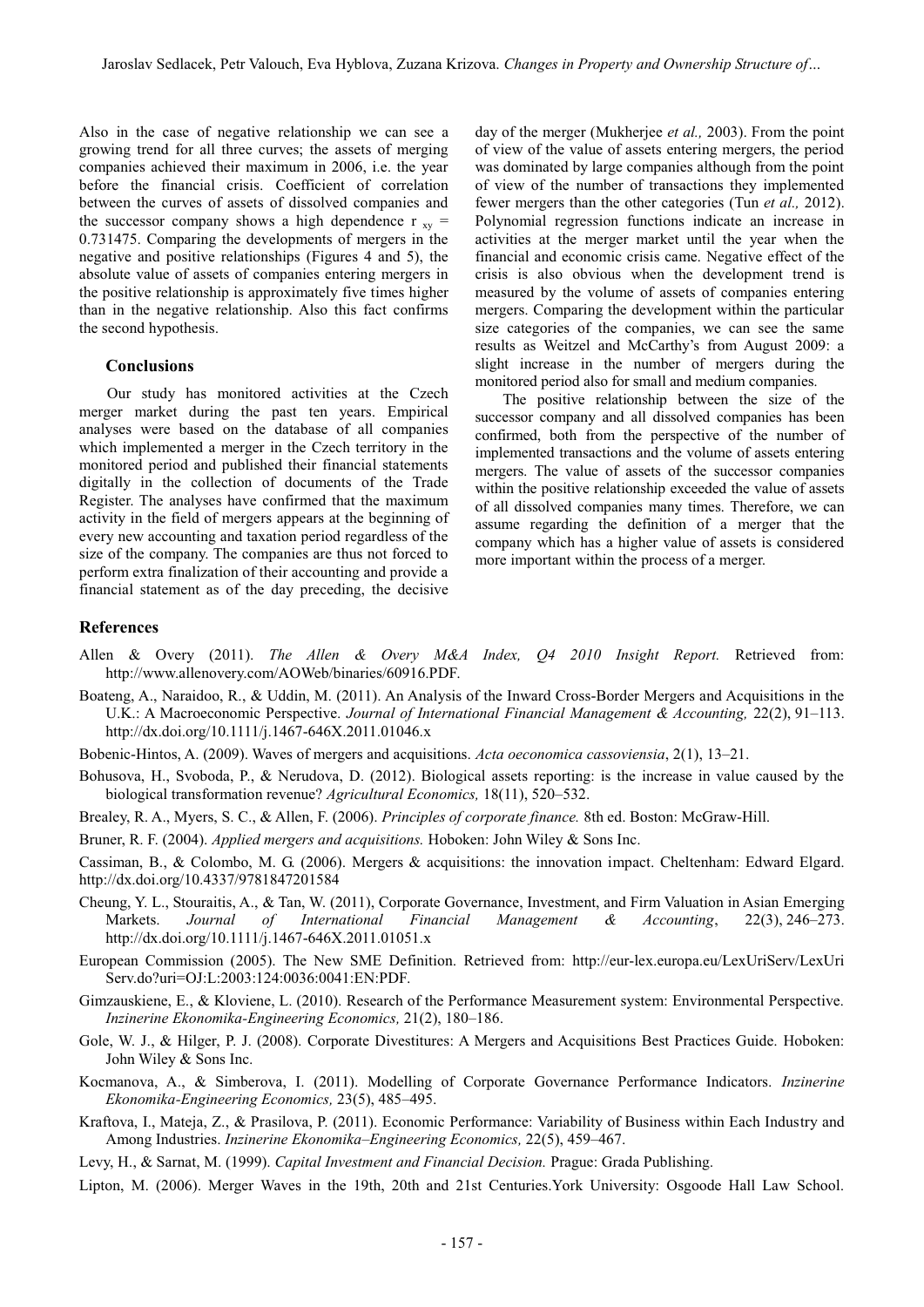Retrieved from: http://tiny.cc/8qd1u>.<http://papers.ssrn.com/sol3/papers.cfm?abstract\_id=966294.

- Malikova, O., & Brabec, Z. (2012). The Influence of a Different Accounting System on Informative Value of Selected Technological Financial Ratios. and Economic Development  $\sigma f$ Economy.  $18(1)$ .  $149 - 163.$ http://dx.doi.org/10.3846/20294913.2012.661193
- Martynova, M., & Rennebook, L. (2008). The Performance of the European Market for Corporate Control: Evidence from the 5th Takeover Wave. Sheffield University: Management School. Retrieved from: http://ssrn.com/abstract=941731.
- Moeller, S. B., Schlingemann, F. P. & Stulz, R.M. (2004). Firm size and the gains from acquisitions. Journal of Financial *Economics*, 73(2), 201–228. http://dx.doi.org/10.1016/j.jfineco.2003.07.002
- Mukherjee, T. K., Kiymaz, H., & Baker, H. K. (2003). Merger Motives and Target Valuation: A Survey of Evidence from CFO's. Journal of Applied Finance, 14, 7-24.
- Mykolaitiene, V., Vecerskiene, G., Jankauskiene, K., &, Valanciene, L. (2010). Peculiarities of Tangible Fixed Assets Accounting. Inzinerine Ekonomika–Engineering Economics, 21(2), 142–150.
- Picot, G. (2008). Handbook of International Mergers and Acquisitions. New York: Palgrave Macmillan.
- Sedlacek, J., Hyblova, E. & Křižova, Z. (2011). The Analysis of the Development of Ownership Structure in the Czech Merger Market. In Proceedings of the 13th International Conference on Finance and Banking. Karvina: OPF SLU, 566-574.
- Sedlacek, J. (2010). The Methods of Valuation in Agricultural Accounting. Agricultural Economics, 56(2), 59–66.
- Sedlacek, J., & Valouch, P. (2009). Fair Value in the Price Regulation of Natural Monopoly. E&M Economics Management, 16(2), 6-14.
- Strumiskas, M., & Valanciene, L. (2009). Research of Management Accounting Changes in Lithuanian Business Organisations. Inzinerine Ekonomika–Engineering Economics, 3(63), 26–32.
- Stunguriene, S. (2010). Optimization of the Ratio of the Bank Payment Cards Price and Change. Inzinerine Ekonomika-Engineering Economics, 21(1), 12-18.
- Trade Register (2011). Retrieved from: http://ov.ihned.cz/index.php?p=302000.
- Tun, Y., Azman Saini, W. N. W., & Law, S. (2012). International Evidence on the link between Foreign Direct Investment and Institutional Quality. Inzinerine Ekonomika-Engineering Economics, 23(4), 379-386.
- Weitzel, U., & McCarthy, K. J. (2009). Theory and Evidence on Mergers and Acquisitions by Small and Medium Enterprises. Retrieved from: http://www.uu.nl/rebo/economie/discussionpapers>.

West's Encyclopedia of American Law (2011). Retrieved from: http://answers.com/library/LawEncyclopedia-cid-3554923.

Zilinske, A. (2010). Incoming Foreign Investment: holly water or menu of potential troubles? Inzinerine Ekonomika-Engineering Economics, 21(5), 518–524.

Act no. 125/2008 Coll. (2008) on transformations of trading companies and cooperatives.

Jaroslav Sedlacek, Petr Valouch, Eva Hyblova, Zuzana Křižova

#### Imonių turto ir nuosavybės pokyčiai Čekijos Respublikoje dėl įmonių susijungimo

#### Santrauka

Plečiantis pasaulio ekonomikai, investicijos turi didžiule reikšme. Didesnių verslo investicijų poreikis ir pastangos sustiprinti, kai kurių imonių pozicijas rinkoje, vertė įmones susijungti ir taip kurti stipresnius ekonominius vienetus tiesioginių investicijų arba susijungimų ir įsigijimo forma (M&A). Veikla M&A rinkoje nevyksta tolygiai. Atvirkščiai, ji svyruoja priklausomai nuo ekonominės aplinkos, finansų rinkų raidos, o ypač nuo dalyvių ir tikslinių bendrovių perėmimo finansinių lūkesčių. Todėl, kai kurie autoriai diskutuoja apie masiškus įmonių susijungimus ir įsigijimus, kurie atsiranda tam tikrame ekonomikos pletros etape (Levy ir Sarnat, 1994; Bobenic-Hintosova, 2009; Bruner, 2004; Martynova ir Rennebook, 2008; Lipton, 2006). Transformuojant įmonę galima pasiekti didesnį ekonominį potencialą konkurencingumo atžvilgiu, nei reinvestavus pajamas į vidinius įmonės pokyčius, naujų įmonių įstatymą, naujų pažangių technologijų įdiegimą ir pan. Ekonominis motyvas yra akivaizdžiai susietas su augančiomis rinkomis, kuriose pirkimų daugėja. Nors, jei ir negalima agumentuotai paaiškinti/nustatyti susijungimų ir įsigijimo masiškumo laiko (Brealey, Myers ir Allen, 2006), tačiau galima daryti prielaidą, kad yra tam tikra priklausomybė tarp ekonominio ciklo ir įvykių rinkoje. Mūsų ankstesni empiriniai tyrimai įrodė (Sedlacek, Hyblova, Křižova, 2011; Sedlacek, 2010), kad Čekijos rinka M&A elgiasi panašiai kaip rinkos išsivysčiusiose šalyse (Allen, Overy, 2011). Jeigu makroekonominiai rodikliai teigiamai veikia įmonės efektyvumo augimą, o ekonomikos augimo tempo lėtėjimas veikia verslą negatyviai, tai logiška, kad tarp jų turėtų egzistuoti ryšys (Zilinskė, 2010; Kocmanova, Šimberova, 2011; Kraftova, Mateja ir Prasilova, 2011). Pasitikėjimo verslu mažėjimas, kapitalo investicijų, importo paklausos mažėjimas, finansų rinkų nuosmukis ir didelės nuolaidos atspindi veiklos M&A rinkoje mažėjimą. Tačiau kita vertus, nuvertintos finansinės rinkos tampa patrauklių investicijų ir verslo plėtros galimybe. Šiame straipsnyje norima sutelkti dėmesį į sujungiamų bendrovių elgseną išsiaiškinant/ įvertinant susijungimų laiko pasirinkimą, turto ir nuosavybės struktūros transformacijas Cekijos teritorijoje. Tyrimų rezultatus palyginsime su paskelbtomis studijomis, kurios pateikia netolygų sujungimų paskirstymą per finansinius metus ir mokestinį laikotarpį. Tyrimuose tikimasi susijungusių įmonių reikšmingesnio veikimo ir mažesnių įmonių išnykimo. Reikšmingesne įmone yra laikoma stambesnė įmonė.

Tyrime buvo nagrinėjami pagrindiniai dokumentai, kuriuose atsispindėjo visi, nuo 2001 iki 2010 m šalyje vykę sujungimai. Buvo naudotasi finansinių ataskaitų duomenimis, saugomais elektronine forma *[monių registre* (2011). Duomenų bazėje yra saugomi jungiamų bendrovių identifikaciniai duomenys, taip pat laiko, teisinė ir ekonominė informacija. Pagrindiniuose dokumentuose teoriškai nustatyti sujungimai atitinka prekybinės teisės dokumentų reikalavimus. Sujungimų plėtra Cekijos rinkoje buvo vertinama pagal užbaigtų procedūrų kiekį 2001-2010 m. ir dalyvaujančių imonių aktyvų vertę. Imonių skirstymui pagal dydį buvo naudojamos keturios kategorijos remiantis ES kriterijais (European Commission, 2005). Pagal pasirinktą metodiką pirmiausia buvo analizuojamas sujungimų laikas per finansinius metus. Buvo manoma, kad daugiausia susijungimų vyksta finansinių metų ciklo pradžioje. Grafinė keturių laiko eilučių analizė rodo, kad didžiausias judėjimas sujungimų srityje numatytas naujų finansinių metų ir mokestinio